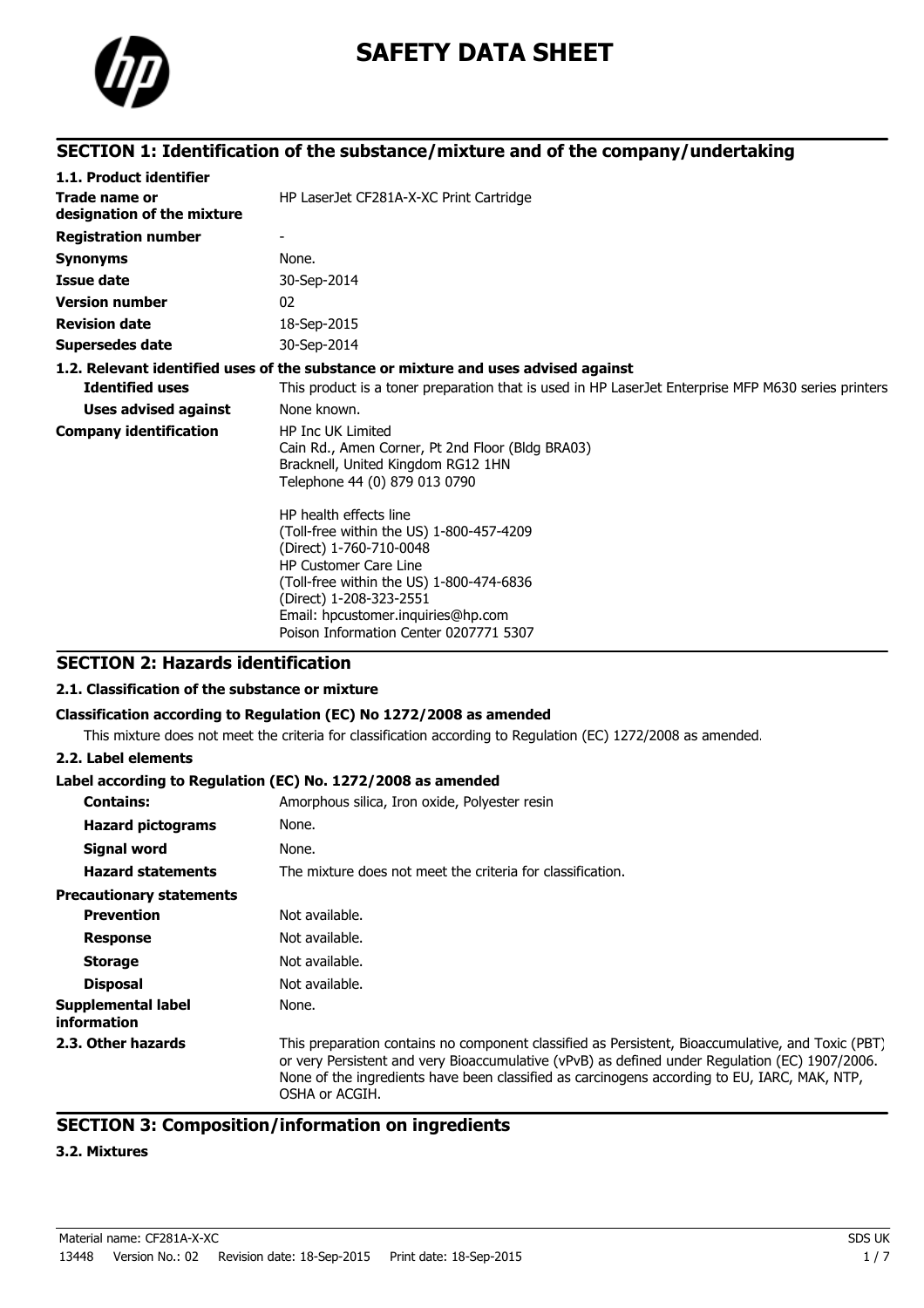| General information |                        |                               |                          |              |
|---------------------|------------------------|-------------------------------|--------------------------|--------------|
| $\frac{1}{2}$       | CAS-No. / EC<br>No.    | <b>REACH Registration No.</b> | <b>Index No.</b>         | <b>Notes</b> |
| $<$ 55              | <b>Trade Secret</b>    | ۰                             | $\overline{\phantom{0}}$ |              |
|                     |                        |                               |                          |              |
| $50$                | 1317-61-9<br>215-277-5 | -                             | $\overline{\phantom{0}}$ |              |
|                     |                        |                               |                          |              |
| $<$ 3               | 7631-86-9              | 01-2119379499-16-xxxx         | $\overline{\phantom{a}}$ |              |
|                     |                        |                               |                          |              |
|                     |                        | 231-545-4                     |                          |              |

| <b>SECTION 4: First aid measures</b>                                                     |                                                                                                                                                                                                   |
|------------------------------------------------------------------------------------------|---------------------------------------------------------------------------------------------------------------------------------------------------------------------------------------------------|
| <b>General information</b>                                                               | Not available.                                                                                                                                                                                    |
| 4.1. Description of first aid measures                                                   |                                                                                                                                                                                                   |
| <b>Inhalation</b>                                                                        | Move person to fresh air immediately. If irritation persists, consult a physician.                                                                                                                |
| <b>Skin contact</b>                                                                      | Wash affected areas thoroughly with mild soap and water. Get medical attention if irritation<br>develops or persists.                                                                             |
| Eye contact                                                                              | Do not rub eyes. Immediately flush with large amounts of clean, warm water (low pressure) for at<br>least 15 minutes or until particles are removed. If irritation persists, consult a physician. |
| <b>Ingestion</b>                                                                         | Rinse mouth with water. Drink one to two glasses of water. If symptoms occur, consult a physician.                                                                                                |
| 4.2. Most important<br>symptoms and effects, both<br>acute and delayed                   | Not available.                                                                                                                                                                                    |
| 4.3. Indication of any<br>immediate medical attention<br>and special treatment<br>needed | Not available.                                                                                                                                                                                    |
| <b>SECTION 5: Firefighting measures</b>                                                  |                                                                                                                                                                                                   |

| <b>General fire hazards</b><br>5.1. Extinguishing media                                    | Not available.                                              |
|--------------------------------------------------------------------------------------------|-------------------------------------------------------------|
| Suitable extinguishing<br>media                                                            | CO2, water, or dry chemical                                 |
| Unsuitable extinguishing<br>media                                                          | None known.                                                 |
| 5.2. Special hazards arising<br>from the substance or<br>mixture                           | Not available.                                              |
| 5.3. Advice for firefighters<br><b>Special protective</b><br>equipment for<br>firefighters | Not available.                                              |
| Special fire fighting<br>procedures                                                        | If fire occurs in the printer, treat as an electrical fire. |
| <b>Specific methods</b>                                                                    | None established.                                           |

# **SECTION 6: Accidental release measures**

| 6.1. Personal precautions, protective equipment and emergency procedures     |                                                                                                           |  |  |
|------------------------------------------------------------------------------|-----------------------------------------------------------------------------------------------------------|--|--|
| Minimize dust generation and accumulation.<br>For non-emergency<br>personnel |                                                                                                           |  |  |
| For emergency<br>responders                                                  | Not available.                                                                                            |  |  |
| 6.2. Environmental<br>precautions                                            | Do not flush into surface water or sanitary sewer system. See also section 13 Disposal<br>considerations. |  |  |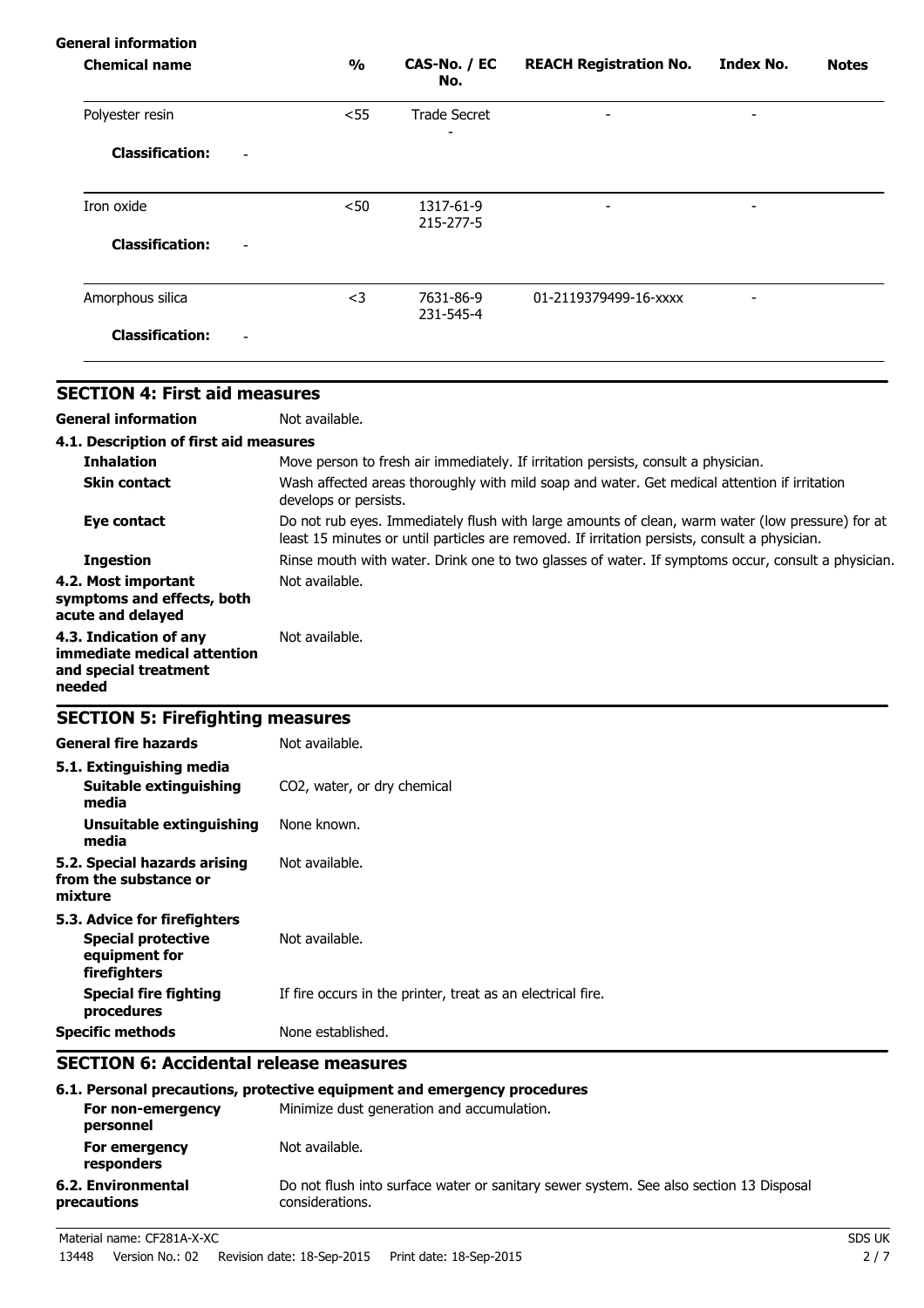### **SECTION 7: Handling and storage**

| 7.1. Precautions for safe<br>handling                                   | Keep out of the reach of children. Avoid inhalation of dust and contact with skin and eyes. Use with<br>adequate ventilation. Keep away from excessive heat, sparks, and open flames. |
|-------------------------------------------------------------------------|---------------------------------------------------------------------------------------------------------------------------------------------------------------------------------------|
| 7.2. Conditions for safe<br>storage, including any<br>incompatibilities | Keep out of the reach of children. Keep tightly closed and dry. Store at room temperature. Store<br>away from strong oxidizers.                                                       |
| 7.3. Specific end use(s)                                                | Not available.                                                                                                                                                                        |

# **SECTION 8: Exposure controls/personal protection**

| 8.1. Control parameters                              |                                                                                                |  |  |
|------------------------------------------------------|------------------------------------------------------------------------------------------------|--|--|
| <b>Occupational exposure limits</b>                  | No exposure limits noted for ingredient(s).                                                    |  |  |
| <b>Biological limit values</b>                       | No biological exposure limits noted for the ingredient(s).                                     |  |  |
| <b>Recommended monitoring</b><br>procedures          | Not available.                                                                                 |  |  |
| <b>Derived no-effect level</b><br>(DNEL)             | Not available.                                                                                 |  |  |
| <b>Predicted no effect</b><br>concentrations (PNECs) | Not available.                                                                                 |  |  |
| <b>Exposure guidelines</b>                           | USA OSHA (TWA/PEL): 15 mg/m3 (Total Dust), 5 mg/m3 (Respirable Fraction)                       |  |  |
|                                                      | ACGIH (TWA/TLV): 10 mg/m3 (Inhalable Particulate), 3 mg/m3 (Respirable Particulate)            |  |  |
|                                                      | Amorphous silica: USA OSHA (TWA/PEL): 20 mppcf 80 (mg/m3)/%SiO2, ACGIH (TWA/TLV): 10<br>mg/m3  |  |  |
|                                                      | TRGS 900 (Luftgrenzwert) - 10 mg/m3 (Einatembare partikel), 3 mg/m3 (Alveolengängige fraktion) |  |  |
|                                                      | UK WEL: 10 mg/m3 (Respirable Dust), 5 mg/m3 (Inhalable Dust)                                   |  |  |
| 8.2. Exposure controls                               |                                                                                                |  |  |
| <b>Appropriate engineering</b><br><b>controls</b>    | Use in a well ventilated area.                                                                 |  |  |
|                                                      | Individual protection measures, such as personal protective equipment                          |  |  |
| <b>General information</b>                           | No personal respiratory protective equipment required under normal conditions of use.          |  |  |
| Eye/face protection                                  | Not available.                                                                                 |  |  |
| <b>Skin protection</b>                               |                                                                                                |  |  |
| - Hand protection                                    | Not available.                                                                                 |  |  |
| - Other                                              | Not available.                                                                                 |  |  |
| <b>Respiratory protection</b>                        | Not available.                                                                                 |  |  |
| <b>Thermal hazards</b>                               | Not available.                                                                                 |  |  |
| <b>Hygiene measures</b>                              | Not available.                                                                                 |  |  |
| <b>Environmental exposure</b><br>controls            | Not available.                                                                                 |  |  |

# **SECTION 9: Physical and chemical properties**

### **9.1. Information on basic physical and chemical properties**

| <b>Appearance</b>                          | Fine powder         |               |
|--------------------------------------------|---------------------|---------------|
| <b>Physical state</b>                      | Solid.              |               |
| <b>Color</b>                               | Black.              |               |
| <b>Odor</b>                                | Slight plastic odor |               |
| <b>Odor threshold</b>                      | Not available.      |               |
| pH                                         | Not applicable      |               |
| <b>Melting point/freezing point</b>        | Not available.      |               |
| Initial boiling point and<br>boiling range | Not applicable      |               |
| Flash point                                | Not applicable      |               |
| Material name: CF281A-X-XC                 |                     | <b>SDS UK</b> |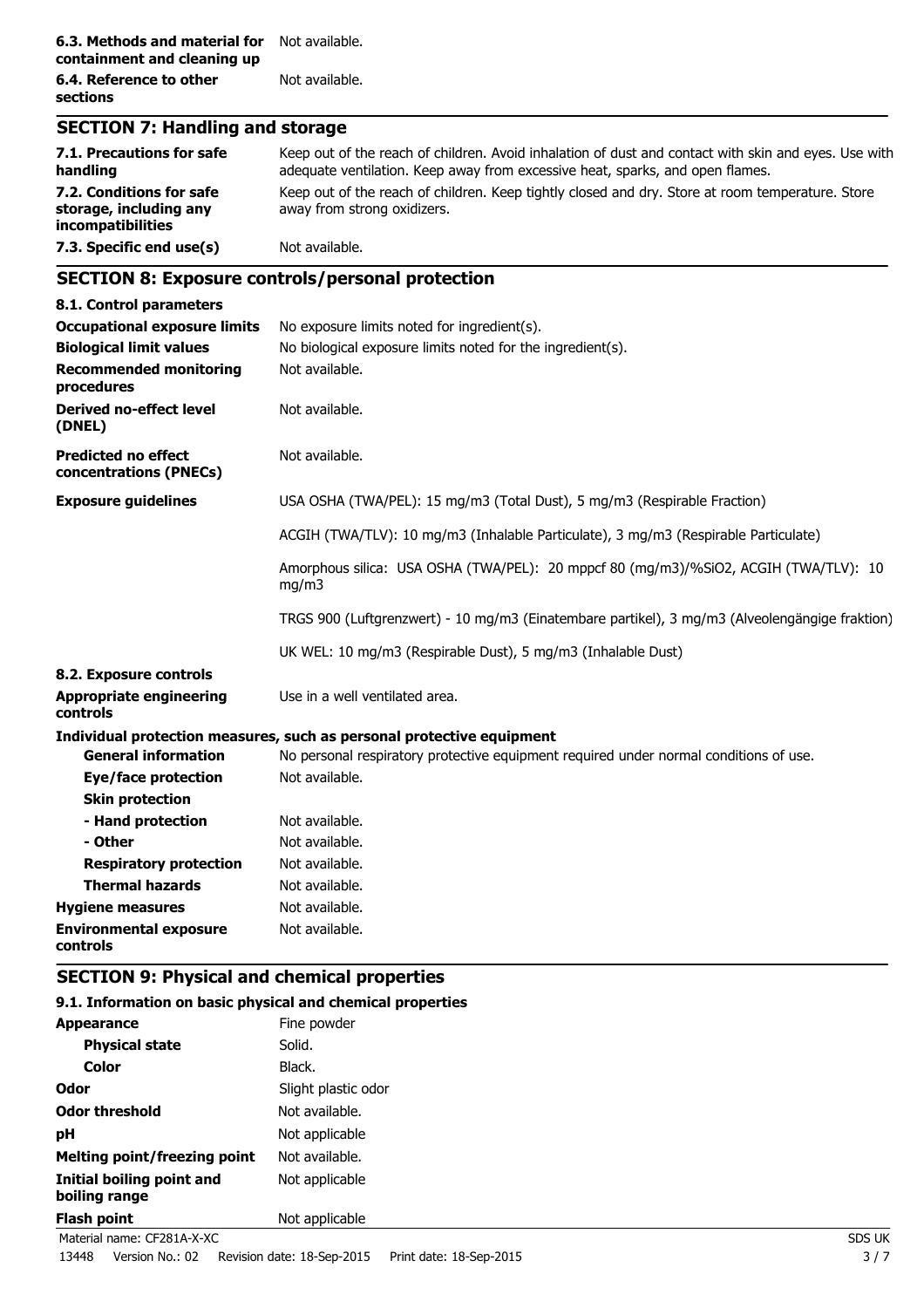| <b>Evaporation rate</b>                           | Not available.                                                |  |
|---------------------------------------------------|---------------------------------------------------------------|--|
| Flammability (solid, gas)                         | Not available.                                                |  |
| Upper/lower flammability or explosive limits      |                                                               |  |
| Flammability limit - lower Not flammable<br>(%)   |                                                               |  |
| <b>Flammability limit -</b><br>upper $(\% )$      | Not available.                                                |  |
| Vapor pressure                                    | Not applicable                                                |  |
| Solubility(ies)                                   |                                                               |  |
| Solubility (water)                                | Negligible in water. Partially soluble in toluene and xylene. |  |
| Solubility (other)                                | Not available.                                                |  |
| <b>Partition coefficient</b><br>(n-octanol/water) | Not available.                                                |  |
| <b>Auto-ignition temperature</b>                  | No data available                                             |  |
| <b>Decomposition temperature</b>                  | $>$ 392 °F ( $>$ 200 °C)                                      |  |
| <b>Viscosity</b>                                  | Not applicable                                                |  |
| <b>Explosive properties</b>                       | Not available.                                                |  |
| <b>Oxidizing properties</b>                       | No information available.                                     |  |
| 9.2. Other information                            |                                                               |  |
| <b>Percent volatile</b>                           | Negligible                                                    |  |
| Softening point                                   | 212 - 302 °F (100 - 150 °C)                                   |  |
| VOC (Weight %)                                    | Not applicable                                                |  |

# **SECTION 10: Stability and reactivity**

| 10.1. Reactivity                            | Not available.                          |
|---------------------------------------------|-----------------------------------------|
| 10.2. Chemical stability                    | Stable under normal storage conditions. |
| 10.3. Possibility of hazardous<br>reactions | Will not occur.                         |
| 10.4. Conditions to avoid                   | Imaging Drum: Exposure to light         |
| 10.5. Incompatible materials                | Strong oxidizers                        |
| 10.6. Hazardous<br>decomposition products   | Carbon monoxide and carbon dioxide.     |

# **SECTION 11: Toxicological information**

| <b>General information</b>                            | Not available.                                                    |                                                                                                                                                          |  |  |
|-------------------------------------------------------|-------------------------------------------------------------------|----------------------------------------------------------------------------------------------------------------------------------------------------------|--|--|
|                                                       | 11.1. Information on toxicological effects                        |                                                                                                                                                          |  |  |
| <b>Acute toxicity</b>                                 |                                                                   | Based on available data, the classification criteria are not met.                                                                                        |  |  |
| <b>Skin corrosion/irritation</b>                      |                                                                   | Based on available data, the classification criteria are not met.                                                                                        |  |  |
| Serious eye damage/eye<br>irritation                  |                                                                   | Based on available data, the classification criteria are not met.                                                                                        |  |  |
| <b>Respiratory sensitization</b>                      |                                                                   | Based on available data, the classification criteria are not met.                                                                                        |  |  |
| <b>Skin sensitization</b>                             |                                                                   | Based on available data, the classification criteria are not met.                                                                                        |  |  |
| <b>Germ cell mutagenicity</b>                         |                                                                   | Negative, does not indicate mutagenic potential (Ames Test: Salmonella typhimurium)<br>Based on available data, the classification criteria are not met. |  |  |
| Carcinogenicity                                       |                                                                   | Based on available data, the classification criteria are not met.                                                                                        |  |  |
| <b>Reproductive toxicity</b>                          | Based on available data, the classification criteria are not met. |                                                                                                                                                          |  |  |
| Specific target organ toxicity<br>- single exposure   |                                                                   | Based on available data, the classification criteria are not met.                                                                                        |  |  |
| Specific target organ toxicity<br>- repeated exposure |                                                                   | Based on available data, the classification criteria are not met.                                                                                        |  |  |
| <b>Aspiration hazard</b>                              |                                                                   | Based on available data, the classification criteria are not met.                                                                                        |  |  |
| <b>Components</b>                                     | <b>Species</b>                                                    | <b>Test Results</b>                                                                                                                                      |  |  |
| Amorphous silica (CAS 7631-86-9)                      |                                                                   |                                                                                                                                                          |  |  |
| Acute                                                 |                                                                   |                                                                                                                                                          |  |  |
| Oral                                                  |                                                                   |                                                                                                                                                          |  |  |
| LD50                                                  | Mouse                                                             | $> 15000$ mg/kg                                                                                                                                          |  |  |

Material name: CF281A-X-XC SDS UK 13448 Version No.: 02 Revision date: 18-Sep-2015 Print date: 18-Sep-2015 4 / 7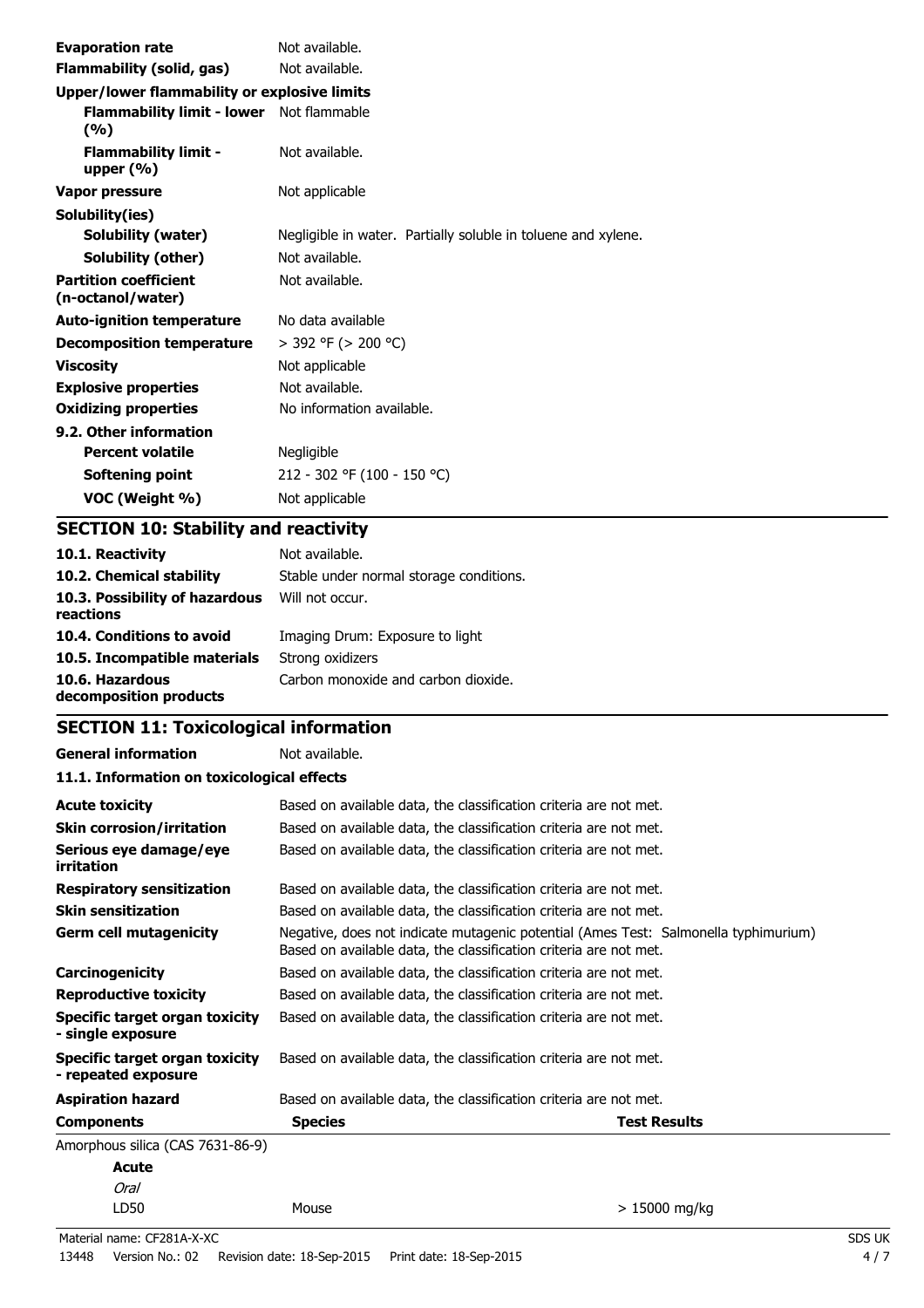| <b>Components</b>                              | <b>Species</b> | <b>Test Results</b>                                                                                                                                             |
|------------------------------------------------|----------------|-----------------------------------------------------------------------------------------------------------------------------------------------------------------|
|                                                | Rat            | $> 22500$ mg/kg                                                                                                                                                 |
| Mixture versus substance<br><b>information</b> | Not available. |                                                                                                                                                                 |
| <b>Other information</b>                       |                | Complete toxicity data are not available for this specific formulation<br>Refer to Section 2 for potential health effects and Section 4 for first aid measures. |

# **SECTION 12: Ecological information**

| 12.1. Toxicity                                            |                | $LL50:$ > 1000 mg/l, Fish, 96.00 Hours  |                         |
|-----------------------------------------------------------|----------------|-----------------------------------------|-------------------------|
| <b>Product</b>                                            |                | <b>Species</b>                          | <b>Test Results</b>     |
| CF281A-X-XC                                               |                |                                         |                         |
| <b>Aquatic</b>                                            |                |                                         |                         |
| Fish                                                      | LL50           | <b>Fish</b>                             | $> 1000$ mg/l, 96 Hours |
| 12.2. Persistence and<br>degradability                    | Not available. |                                         |                         |
| 12.3. Bioaccumulative<br>potential                        | Not available. |                                         |                         |
| <b>Partition coefficient</b><br>n-octanol/water (log Kow) | Not available. |                                         |                         |
| <b>Bioconcentration factor (BCF)</b>                      | Not available. |                                         |                         |
| 12.4. Mobility in soil                                    | Not available. |                                         |                         |
| 12.5. Results of PBT<br>and vPvB<br>assessment            |                | Not a PBT or vPvB substance or mixture. |                         |
| 12.6. Other adverse effects                               | Not available. |                                         |                         |

# **SECTION 13: Disposal considerations**

### **13.1. Waste treatment methods**

| <b>Residual waste</b>                  | Not available.                                                                                                                                                                                                               |
|----------------------------------------|------------------------------------------------------------------------------------------------------------------------------------------------------------------------------------------------------------------------------|
| <b>Contaminated packaging</b>          | Not available.                                                                                                                                                                                                               |
| <b>EU waste code</b>                   | Not available.                                                                                                                                                                                                               |
| <b>Disposal</b><br>methods/information | Do not shred toner cartridge, unless dust-explosion prevention measures are taken. Finely<br>dispersed particles may form explosive mixtures in air. Dispose of in compliance with federal, state,<br>and local regulations. |
|                                        | HP's Planet Partners (trademark) supplies recycling program enables simple, convenient recycling of<br>HP original inkjet and LaserJet supplies. For more information and to determine if this service is                    |

available in your location, please visit http://www.hp.com/recycle.

### **SECTION 14: Transport information**

#### **DOT**

Not regulated as dangerous goods.

#### **IATA**

| UN number                         | UN2807                     |
|-----------------------------------|----------------------------|
| UN proper shipping name           | <b>Magnetized Material</b> |
| <b>Transport hazard class(es)</b> |                            |
| Class                             | Not available.             |
| Subsidiary risk                   |                            |
| <b>Packing group</b>              | Not applicable.            |
| <b>Environmental hazards</b>      | No.                        |
| <b>Special precautions for</b>    | Not available.             |
| user                              |                            |
|                                   |                            |

### **IMDG**

Not regulated as dangerous goods.

### **ADR**

Not regulated as dangerous goods.

Further information 19 or more of these cartridges shipped together in a single package (e.g., box, container), by air, are regulated as a magnetized material. These requirements do not apply to single or dual pack cartridges contained in an original HP package and shrink wrapped on a pallet for shipment by air.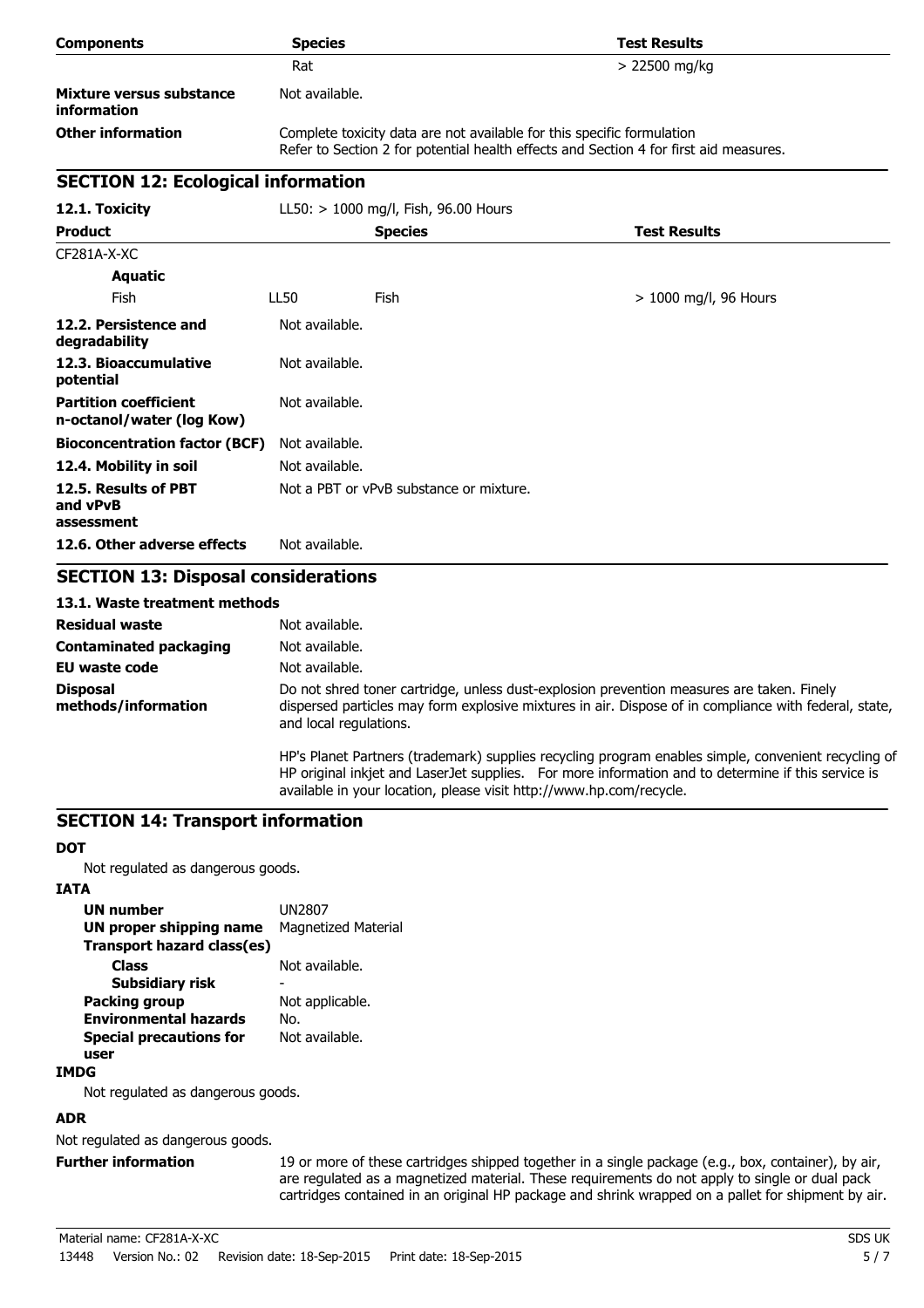| <b>SECTION 15: Regulatory information</b> |                                                                                                                                                                                                                                                                                                                   |
|-------------------------------------------|-------------------------------------------------------------------------------------------------------------------------------------------------------------------------------------------------------------------------------------------------------------------------------------------------------------------|
|                                           | 15.1. Safety, health and environmental regulations/legislation specific for the substance or mixture                                                                                                                                                                                                              |
| <b>EU</b> regulations                     |                                                                                                                                                                                                                                                                                                                   |
|                                           | Regulation (EC) No. 1005/2009 on substances that deplete the ozone layer, Annex I                                                                                                                                                                                                                                 |
| Not listed.                               |                                                                                                                                                                                                                                                                                                                   |
|                                           | Regulation (EC) No. 1005/2009 on substances that deplete the ozone layer, Annex II                                                                                                                                                                                                                                |
| Not listed.                               |                                                                                                                                                                                                                                                                                                                   |
| Not listed.                               | Regulation (EC) No. 850/2004 On persistent organic pollutants, Annex I as amended                                                                                                                                                                                                                                 |
| amended                                   | Regulation (EC) No. 689/2008 concerning the export and import of dangerous chemicals, Annex I, part 1 as                                                                                                                                                                                                          |
| Not listed.<br>amended                    | Regulation (EC) No. 689/2008 concerning the export and import of dangerous chemicals, Annex I, part 2 as                                                                                                                                                                                                          |
| Not listed.                               |                                                                                                                                                                                                                                                                                                                   |
| amended                                   | Regulation (EC) No. 689/2008 concerning the export and import of dangerous chemicals, Annex I, part 3 as                                                                                                                                                                                                          |
| Not listed.                               | Regulation (EC) No. 689/2008 concerning the export and import of dangerous chemicals, Annex V as amended                                                                                                                                                                                                          |
| Not listed.                               |                                                                                                                                                                                                                                                                                                                   |
|                                           | Regulation (EC) No. 166/2006 Annex II Pollutant Release and Transfer Registry                                                                                                                                                                                                                                     |
| Not listed.                               | Regulation (EC) No. 1907/2006, REACH Article 59(1) Candidate List as currently published by ECHA                                                                                                                                                                                                                  |
| Not listed.                               |                                                                                                                                                                                                                                                                                                                   |
| <b>Authorizations</b>                     |                                                                                                                                                                                                                                                                                                                   |
|                                           | Regulation (EC) No. 143/2011 Annex XIV Substances Subject to Authorization                                                                                                                                                                                                                                        |
| Not listed.                               |                                                                                                                                                                                                                                                                                                                   |
| <b>Restrictions on use</b>                |                                                                                                                                                                                                                                                                                                                   |
| amended                                   | Regulation (EC) No. 1907/2006, REACH Annex XVII Substances subject to restriction on marketing and use as                                                                                                                                                                                                         |
| Not listed.<br>mutagens at work           | Directive 2004/37/EC: on the protection of workers from the risks related to exposure to carcinogens and                                                                                                                                                                                                          |
| Not regulated.                            |                                                                                                                                                                                                                                                                                                                   |
| are breastfeeding                         | Directive 92/85/EEC: on the safety and health of pregnant workers and workers who have recently given birth or                                                                                                                                                                                                    |
| Not regulated.                            |                                                                                                                                                                                                                                                                                                                   |
| <b>Other EU regulations</b>               |                                                                                                                                                                                                                                                                                                                   |
|                                           | Directive 96/82/EC (Seveso II) on the control of major-accident hazards involving dangerous substances                                                                                                                                                                                                            |
| Not regulated.<br>agents at work          | Directive 98/24/EC on the protection of the health and safety of workers from the risks related to chemical                                                                                                                                                                                                       |
| Not regulated.                            | Directive 94/33/EC on the protection of young people at work                                                                                                                                                                                                                                                      |
| Not regulated.                            |                                                                                                                                                                                                                                                                                                                   |
| <b>Other regulations</b>                  | All chemical substances in this HP product have been notified or are exempt from notification under<br>chemical substances notification laws in the following countries: US (TSCA), EU (EINECS/ELINCS),<br>Switzerland, Canada (DSL/NDSL), Australia, Japan, Philippines, South Korea, New Zealand, and<br>China. |
| <b>Other information</b>                  | This Safety Data Sheet complies with the requirements of Regulation (EC) No 1907/2006.                                                                                                                                                                                                                            |
| <b>National regulations</b>               | Not available.                                                                                                                                                                                                                                                                                                    |
| 15.2. Chemical safety<br>assessment       | Not available.                                                                                                                                                                                                                                                                                                    |
| <b>SECTION 16: Other information</b>      |                                                                                                                                                                                                                                                                                                                   |

# **SECTION 16: Other information**

| <b>References</b>         | Not available. |
|---------------------------|----------------|
| Information on evaluation | Not available. |
| method leading to the     |                |
| classification of mixture |                |